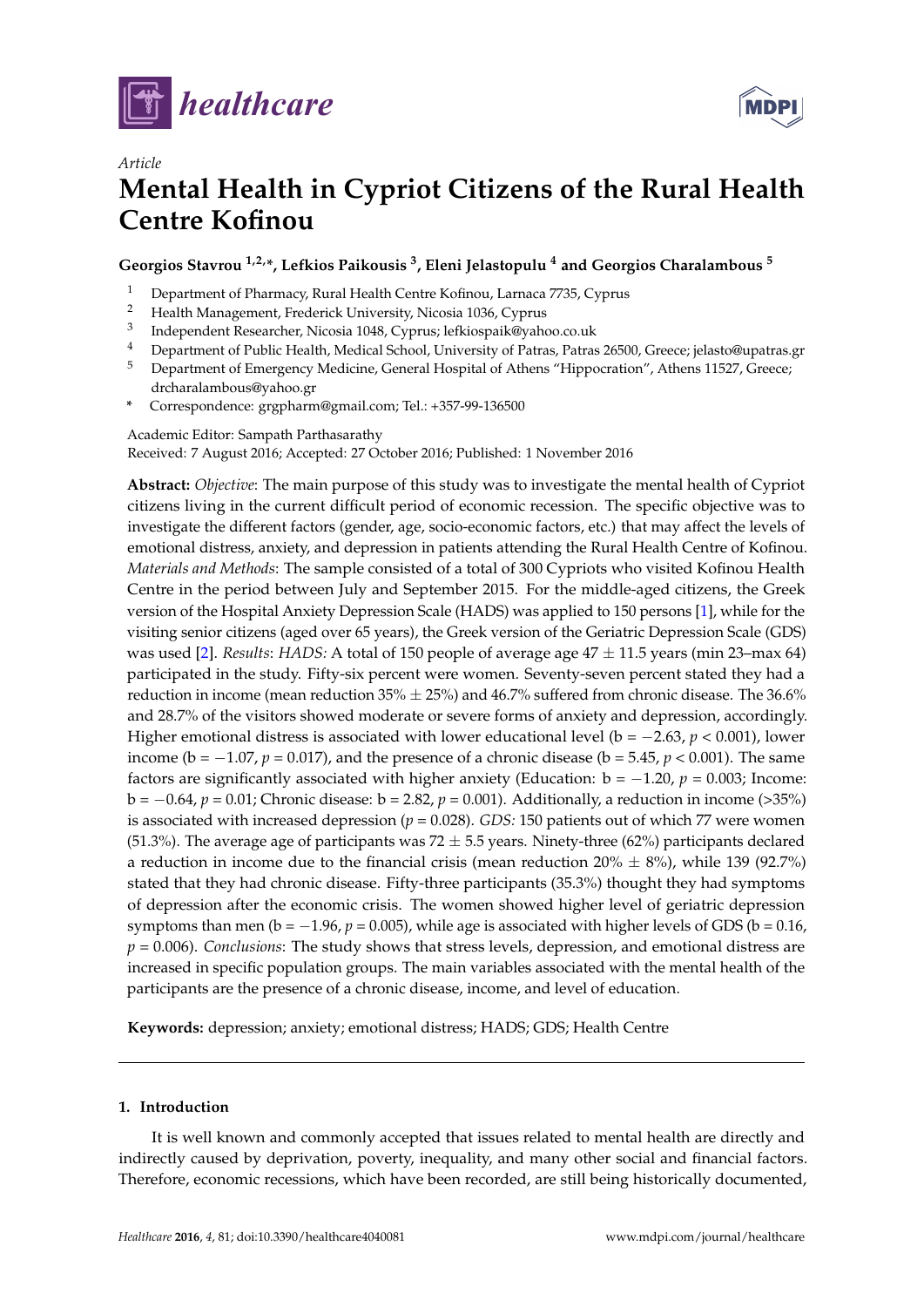showing that the world population has high-risk periods in terms of mental health, even up to this date [\[3\]](#page-6-2).

The economic recession that occurred in 2007 in the U.S. grew to involve the rest of the world and had a significant impact on the European Union (EU) and more specifically on Cyprus. This negative impact has led Cyprus's economy to a crucial decline, thus having a dramatic rise of the unemployment rates and leading a large number of people to live under poor conditions [\[4\]](#page-6-3). Simultaneously, the increase in the national debt, the agreements of the country's financial assistance facility, as well as the loan agreements have led Cyprus to apply restrictive measures and severe cuts in public spending, even within the health sector and welfare services.

The rising unemployment, reduced incomes, and the living conditions of the citizens have increased the risk of living in poverty and underprivileged conditions. Thus, citizens and predominantly young people are inevitably affected. Young people have become very anxious and fearful for the future [\[5](#page-6-4)[,6\]](#page-6-5). Those same conditions also lead to suicide attempts, especially in the elderly population. Unemployment, poverty, stress, and insecurity are therefore risk factors, which constantly increase the rates of depression, therefore negatively affecting people across all ages [\[7\]](#page-6-6).

According to the World Health Organization (WHO), depression is a universal mental disorder characterized by sadness, loss of interest or pleasure, feelings of guilt or low self-esteem, sleep deprivation or lack of appetite, and fatigue and inability to concentrate [\[8\]](#page-6-7). Furthermore, based on research, depression often appears at a young age and mostly affects the female population. It is important to mention that citizens who have either lost their jobs due to adverse economic conditions or have been generally made unemployed are at a higher risk of developing symptoms of anxiety and depression [\[9\]](#page-6-8).

As a consequence of the social perceptions and attitudes of Cypriot citizens, many cases remain either undiagnosed or are not adequately addressed in the Cypriot community [\[4\]](#page-6-3). There is a large proportion of patients presenting with depressive syndromes who do not seek specialist psychiatric attention. Instead, they resort to traditional forms of counselling or palliative assistance, while others passively anticipate in recovering the symptoms. There are also many people visiting primary medical care services mainly for various psychosomatic symptoms. Nevertheless, clinical depression remains sub-optimally diagnosed [\[10\]](#page-7-0).

In conclusion, this current research focuses on exploring the mental health of Cypriot citizens in the area of Kofinou Rural Health Centre (RHC) along with the various factors affecting it. Due to the lack of research in this field, it is recommended that more studies on the topic of economic crisis and its effects on the Cypriot society be carried out. It is an essential and current issue, which undoubtedly concerns not only the health services and health professionals, but also all Cypriot citizens.

### **2. Materials and Methodology**

The study was cross-sectional and was carried out in the Rural Health Centre of Kofinou using two scales for estimating the mental health of patients visiting the center: the GDS and HADS, both screening tests where higher total scores indicate higher depression or anxiety symptomatology. The GDS questionnaire was given to the elderly, those over 65 years old, along with our constant guidance because of their advanced age and for improved elaboration, whereas the HADS was given to adults between 18 and 65 years old. Although HADS could be administered to both groups of patients, due to the poor education level of the elderly patients (>65) visiting the health centers in Cyprus, GDS was preferred due to the simple "yes/no" structure of the responses. All respondents were asked to self-report the percentage reduction in their income. The participation of the respondents was strictly anonymous and highly respected while giving them the option to voluntarily participate in the survey.

The study's sample consisted of 300 adults, 150 adults over 18 years old to 65 (HADS Scale), and 150 elderly people aged over 65 (GDS Scale). Participants were patients who visited the RHC Kofinou during the period from July to September 2015 and were selected with a random sampling method.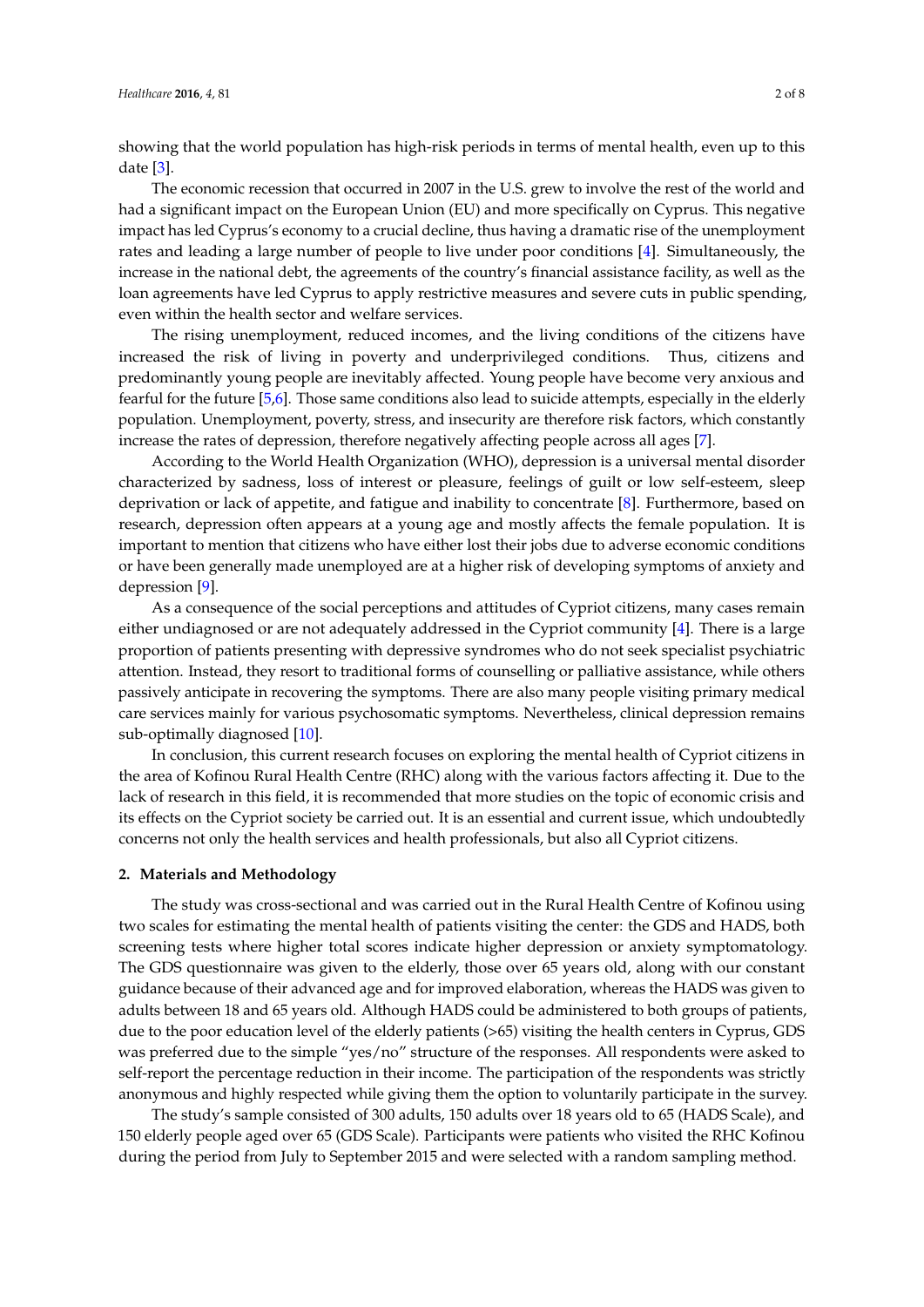#### *Statistical Analysis*

Demographic characteristics and total scale scores are presented as frequency (N) and proportion (%) for categorical variables (i.e., gender, education level, anxiety and depression levels, etc.) and mean  $\pm$  standard deviation for the continuous variables (i.e., age and total scale scores). Multivariate analysis for the adjusted effect of the demographic factors was conducted using linear regression models on total emotional distress, level of stress, and level of depression for the HADS scale and on total depression score for the GDS scale. The factor reduction in earnings was also included in the multivariate analysis and was determined by the investigators at 35% for the HADS scale and at 20% for the GDS scale, as these cutoffs represent the mean self-reported reduction level in the two samples, respectively. All analyses were performed with the social science analysis package SPSS (IBM Corp. Released 2012. IBM SPSS Statistics for Windows, Version 21.0. Armonk, NY, USA).

### **3. Results**

### *3.1. Sample Characteristics*

The study based on the HADS scale involved 150 patients; 84 (56%) were female. The mean age of the participants was  $47 \pm 11.5$  years, with a minimum age of 23 years and a maximum of 64. The study based on the GDS scale sampled another 150 patients. Seventy-seven (51.3%) were women. The average age of participants is  $72 \pm 5.5$  years old, with a minimum and a maximum age of 66 and 90 years old, respectively. Fifty-three (35.3%) participants believed they showed signs of depression after the economic crisis (Table [1\)](#page-2-0). The demographic and clinical characteristics of both samples are shown in Table [1.](#page-2-0)

<span id="page-2-0"></span>**Table 1.** Demographic and clinical characteristics of the sample that completed the Hospital Anxiety Depression Scale (HADS) (n = 150) and Geriatric Depression Scale (GDS) (n = 150) scale.

| <b>Variables</b>                                                                |                         | <b>HADS</b> Scale |                                                                                             | <b>GDS</b> Scale |         |
|---------------------------------------------------------------------------------|-------------------------|-------------------|---------------------------------------------------------------------------------------------|------------------|---------|
|                                                                                 |                         | n                 | $\%$                                                                                        | n                | $\%$    |
| Gender                                                                          | Woman                   | 84                | 56.0%                                                                                       | 77               | 51.3%   |
|                                                                                 | Man                     | 66                | 44.0%                                                                                       | 73               | 48.7%   |
| Age                                                                             |                         |                   | $47 \pm 11.5$ years/MIN = 23,<br>$72.9 \pm 5.5$ years/MIN = 66,<br>$MAX = 64$<br>$MAX = 90$ |                  |         |
|                                                                                 | None                    | $\Omega$          | $0.0\%$                                                                                     | 11               | 7.3%    |
|                                                                                 | Primary School          | 32                | 21.3%                                                                                       | 99               | 66.0%   |
|                                                                                 | Secondary               | 12                | $8.0\%$                                                                                     | 17               | 11.3%   |
| Education level                                                                 | Lyceum                  | 63                | 42.0%                                                                                       | 19               | 12.7%   |
|                                                                                 | <b>Higher Education</b> | 35                | 23.3%                                                                                       | 4                | 2.7%    |
|                                                                                 | Master/PhD              | 8                 | 5.3%                                                                                        | $\theta$         | $0.0\%$ |
|                                                                                 | Unemployed              | 15                | 10.0%                                                                                       | $\theta$         | $0.0\%$ |
|                                                                                 | Until 8000              | 46                | 30.7%                                                                                       | 100              | 66.7%   |
|                                                                                 | 8001-12,000             | 21                | 14.0%                                                                                       | 30               | 20.0%   |
| Annual income                                                                   | 12,001-18,000           | 25                | 16.7%                                                                                       | 13               | 8.7%    |
|                                                                                 | 18,001-30,000           | 26                | 17.3%                                                                                       | 6                | 4.0%    |
|                                                                                 | 30,001 and over         | 17                | 11.3%                                                                                       | 1                | 0.7%    |
| Reduction of the annual income due to<br>economic crisis in the last year       |                         | 116               | 77.3%                                                                                       | 93               | 62.0%   |
| Presence of chronic disease                                                     |                         | 70                | 46.7%                                                                                       | 139              | 92.7%   |
| Blood hypertension                                                              |                         | 42                | $60.0\%$                                                                                    | 100              | 66.7%   |
| <b>Diabetes</b>                                                                 |                         | 22                | 31.4%                                                                                       | 58               | 38.7%   |
| Lipid disorder                                                                  |                         | 28                | 40.0%                                                                                       | 73               | 48.7%   |
| Autoimmune disease                                                              |                         | $\Omega$          | $0.0\%$                                                                                     | $\mathbf{1}$     | 0.7%    |
| Heart disease                                                                   |                         | 7                 | 10.0%                                                                                       | 32               | 21.3%   |
| Other                                                                           |                         | 12                | 8.0%                                                                                        | $\overline{4}$   | 2.7%    |
| Do you believe you have symptoms of<br>depression after the economic recession? |                         |                   |                                                                                             | 53               | 35.3%   |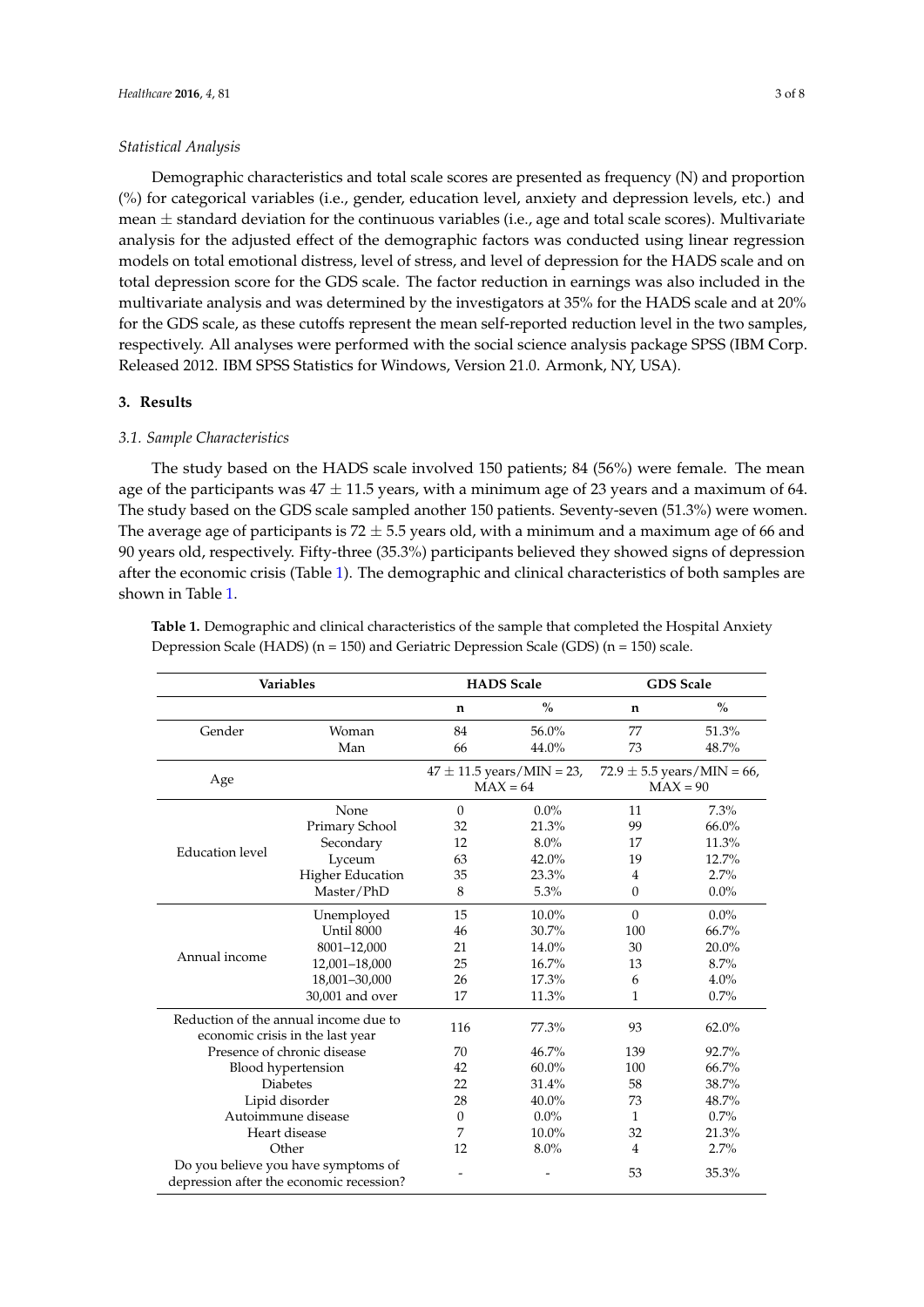### *3.2. HADS Scale*

The overall HADS scale (total emotional distress) and sub-factors anxiety and depression showed excellent internal consistency index (Cronbach's alpha = 0.921, 0.821, 0.813 respectively).

The average total HADS scale was  $16.8 \pm 8.9$ , with a possible maximum of 42. The average level in the subscales anxiety and depression was  $9 \pm 4.8$  and 7.8  $\pm 4.5$ , respectively, with a possible maximum of 21. As shown in Table [2,](#page-3-0) 43.3% of the research's participants have normal stress levels and 50% normal depression levels.

<span id="page-3-0"></span>

| Variables      | <b>Anxiety Level</b> |               | <b>Depression Level</b> |          |  |
|----------------|----------------------|---------------|-------------------------|----------|--|
|                | n                    | $\frac{0}{0}$ | n                       | $\%$     |  |
| Normal Level   | 65                   | $43.3\%$      | 75                      | $50.0\%$ |  |
| Mild Level     | 30                   | $20.0\%$      | 32                      | 21.3%    |  |
| Moderate Level | 35                   | 23.3%         | 31                      | $20.7\%$ |  |
| Severe Level   | 20                   | 13.3%         | 12                      | $8.0\%$  |  |
| Total          | 150                  | $100\%$       | 150                     | 100.0%   |  |

Table 2. Level of anxiety and depression-HADS (N = 150).

Normal levels (total score 0–7), Mild (8–10), Moderate (11–14), Severe (15–21).

#### *3.3. HADS Multivariate Analysis*

There were three linear regression models (adjusted demographically) on the following dependent variables: emotional distress (total scale score), level of stress, and level of depression (Table [3\)](#page-3-1).

<span id="page-3-1"></span>**Table 3.** Regression analyses of emotional distress, anxiety, and depression on the socioeconomic factors.

| <b>Dependent Variable</b>    | <b>HADS-Total Score</b><br>(Emotional Distress) |         | <b>HADS-Anxiety</b> |         | <b>HADS-Depression</b> |         |
|------------------------------|-------------------------------------------------|---------|---------------------|---------|------------------------|---------|
| Predictors                   | $b$                                             | р       | $b$                 | p       | $h^*$                  | р       |
| (Constant)                   | 25.6                                            | < 0.001 | 14.098              | < 0.001 | 11.502                 | < 0.001 |
| Age                          | $-0.059$                                        | 0.445   | $-0.039$            | 0.355   | $-0.019$               | 0.621   |
| Gender (women)               | $-2.058$                                        | 0.138   | $-1.296$            | 0.094   | $-0.762$               | 0.274   |
| Chronic disease              | 5.449                                           | < 0.001 | 2.817               | 0.001   | 2.632                  | 0.001   |
| Annual Income                | $-1.066$                                        | 0.017   | $-0.642$            | 0.01    | $-0.425$               | 0.058   |
| Education Level              | $-2.633$                                        | < 0.001 | $-1.196$            | 0.003   | $-1.436$               | < 0.001 |
| Reduction in earnings (>35%) | 2.917                                           | 0.063   | 1.177               | 0.178   | 1.741                  | 0.028   |
| Model fit indices            |                                                 |         |                     |         |                        |         |
| $F(p$ value)                 | $11.309$ (< $0.001$ )                           |         | 8.986 (< 0.001)     |         | 11.696 (< 0.001)       |         |
| Adjusted $R^2$               | 0.293                                           |         | 0.243               |         | 0.301                  |         |

Unstandardized beta weights.

The possible range of HADS anxiety and HADS depression is 0–21; for emotional distress, 0–42. The regression analysis showed that patients with chronic disease have higher anxiety levels by 2.82 units (b = 2.82, *p* = 0.001), depression by 2.63 units (b = 2.63, *p* = 0.001), and emotional distress by 5.45 units ( $b = 5.45$ ,  $p < 0.001$ ).

Moreover, an increase in the annual income category is associated with an average of 0.64 units less in the level of anxiety (b = −0.64, *p* = 0.01) and 2.63 units less in the emotional distress level  $(b = -2.63, p < 0.001).$ 

Every additional level of education is associated with an average of 2.63 units less in the level of emotional distress (b = −2.63, *p* < 0.001), 1.18 units less in the anxiety level (b = −1.196, *p* = 0.003), and 1.44 units less in the depression level (b = −1.436, *p* < 0.001).

Finally, a reduction in income in excess of 35% is associated with an increase in the depression levels by 1.74 units ( $b = 1.74$ ,  $p = 0.028$ ) in the HADS-depression sub-scale.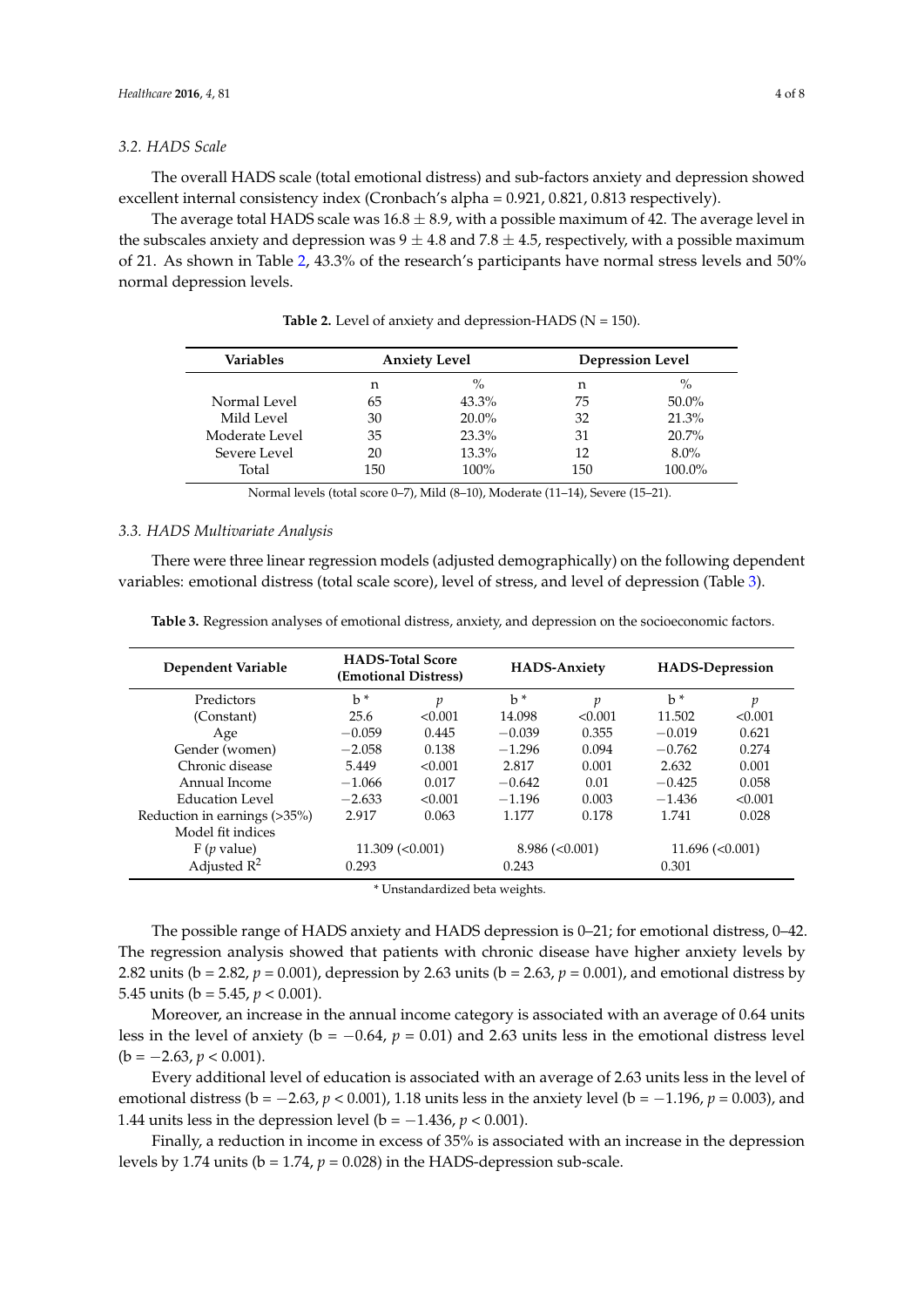Further investigation revealed that a reduction in income in the excess of the mean reduction level of 35% is moderately associated with a lower annual income category ( $x^2 = 9.027$ ,  $p = 0.032$ ). People in the lower income categories reported a more significant reduction in their annual income than in the higher income categories. Further investigation revealed that a reduction in income in the excess of the mean reduction Further investigation revealed that a reduction in income in the excess of the mean reduction level

# *3.4. GDS Scale 3.4. GDS Scale*

The overall GDS scale showed an adequate internal consistency index (Cronbach's alpha = 0.691). The overall GDS scale showed an adequate internal consistency index (Cronbach's alpha = The average geriatric depression of the 150 participants was  $5.77 \pm 4$ , with an observed minimum and maximum 0 and 15, correspondingly.

# Reference to Depression Symptoms Reference to Depression Symptoms

Based on the questionnaires, 35.3% (n = 53/150) of the participants reported that the economic Based on the questionnaires, 35.3% (n = 53/150) of the participants reported that the economic crisis was the provoking factor of their depressive symptoms. crisis was the provoking factor of their depressive symptoms.

The findings revealed that 29% of the participants denied having depression, although they The findings revealed that 29% of the participants denied having depression, although they fulfilled the diagnostic criteria of the syndrome according to the GDS scale (i.e., GDS  $\geq$  7). In 71% of cases, the responses coincided with the GDS scale. In other words, the respondents denied having cases, the responses coincided with the GDS scale. In other words, the respondents denied having depression, and this was supported by the scale findings. depression, and this was supported by the scale findings.

According to the GDS, a similar phenomenon occurs in people who initially reported having According to the GDS, a similar phenomenon occurs in people who initially reported having symptoms of depression, while 36% of these individuals are ultimately not depressed (Figure [1\)](#page-4-0). symptoms of depression, while 36% of these individuals are ultimately not depressed (Figure 1).

<span id="page-4-0"></span>



# *3.5. GDS Multivariate Analysis 3.5. GDS Multivariate Analysis*

A linear regression model was applied to adjust the effect of the demographic characteristics in A linear regression model was applied to adjust the effect of the demographic characteristics in the participants' total GDS score. the participants' total GDS score.

The regression analysis (Table 4) shows that men have lower levels of geriatric depressive The regression analysis (Table [4\)](#page-5-0) shows that men have lower levels of geriatric depressive symptoms than women by almost 2 points on average on the GDS scale (b = −1.96, *p* = 0.005). symptoms than women by almost 2 points on average on the GDS scale (b = −1.96, *p* = 0.005). Additionally, for every additional year in their age, elderly patients have higher depressive Additionally, for every additional year in their age, elderly patients have higher depressive symptoms by 0.16 points on average on the GDS ( $b = 0.16$ ,  $p = 0.006$ ). Education, the presence of chronic disease, and the reduction in the people's salaries beyond the mean reduction level of 20% do not seem to be associated substantially with the level of geriatric depressive symptoms. It is also observed that annual income is not statistically associated with the level of geriatric depression. This is probably due to the high association of gender and income, as women in this sample are 1.92 times more likely to belong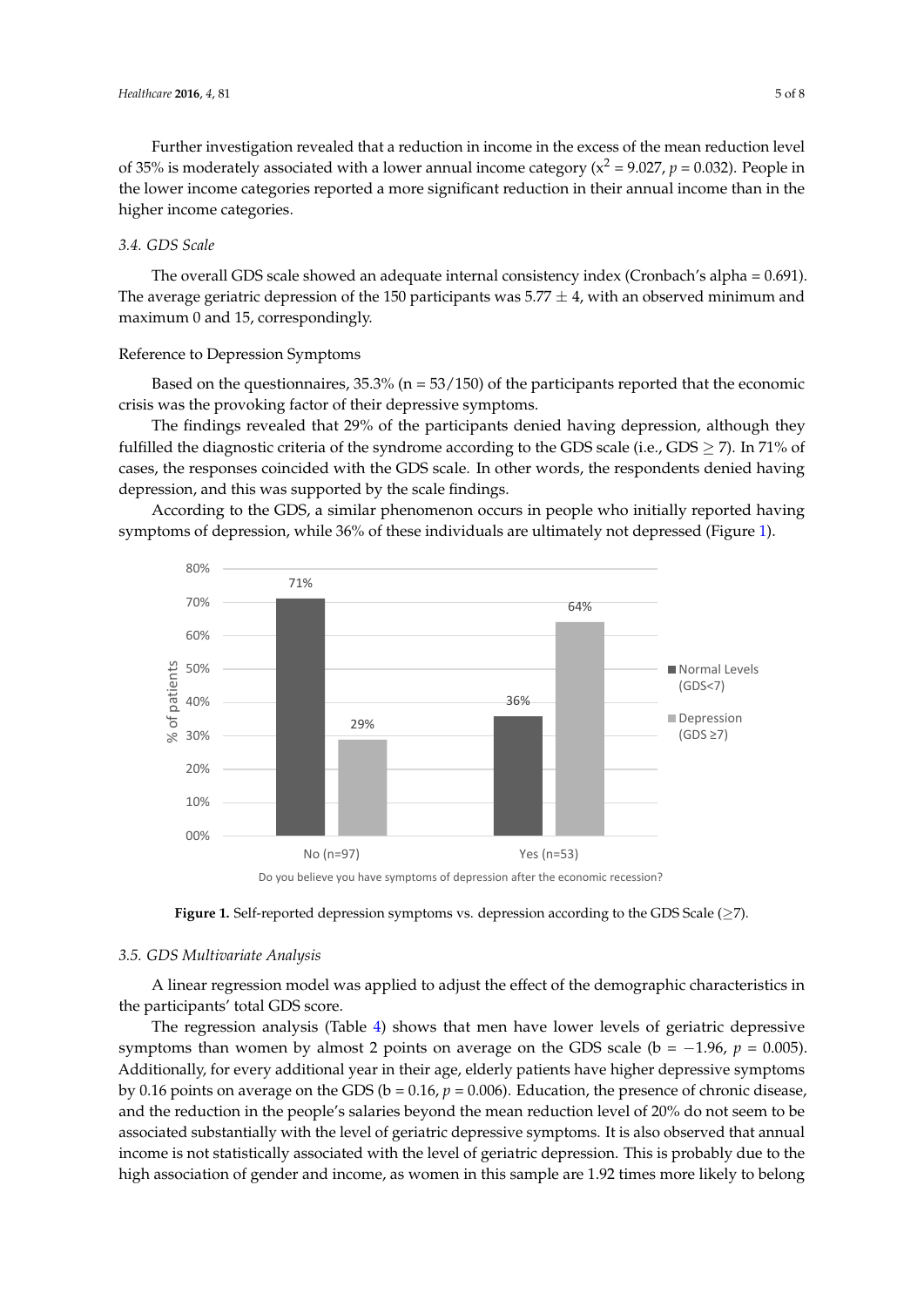<span id="page-5-0"></span>to the lowest income category of below  $\epsilon$ 8000 (n = 67%–87%) than men (n = 33%–45%) (x<sup>2</sup> = 32.7,  $p < 0.001$ ).

| Variables                    | b        | SЕ    | Standardised b |          | р     |
|------------------------------|----------|-------|----------------|----------|-------|
| (Constant)                   | $-5.338$ | 4.505 |                | $-1.185$ | 0.238 |
| Gender (female)              | $-1.958$ | 0.687 | $-0.248$       | $-2.849$ | 0.005 |
| Age                          | 0.161    | 0.058 | 0.223          | 2.778    | 0.006 |
| Annual income:               | $-0.703$ | 0.39  | $-0.153$       | $-1.801$ | 0.074 |
| Chromic disease              | 1.279    | 1.149 | 0.084          | 1.113    | 0.267 |
| Reduction in earnings (>20%) | 0.739    | 0.665 | 0.086          | 1.112    | 0.268 |

**Table 4.** Regression analyses of total GDS score on the socioeconomic factors.

Note: SE = Standard Error; Dependent variable: Total GDS score,  $F = 6.552$ ,  $p < 0.001$ , Adj  $R^2 = 0.17$ .

### **4. Discussion**

Our findings are supported by two different studies [\[11,](#page-7-1)[12\]](#page-7-2), which delineate the important association between gender and mental health.

In addition, Marmot et al. points out that people with lower social status are twice as likely prone to mental disorders [\[13\]](#page-7-3). This finding agrees with the results of this study, as demonstrated by the educational level factor. Precisely, it was illustrated that the more educated the citizen is, the less anxiety, depression, and general emotional distress they may experience [\[14\]](#page-7-4).

Additionally, the key factor of the economic recession is the annual income decrease for each individual. Giotakos believes that reduced income, reduced labor specialization, and social alienation have shown to be associated with negative effects on physical, emotional, and psychological health, as well as an increased risk of low life expectancy [\[9\]](#page-6-8). His views also reinforce investigations carried out by Economou et al., which correlated unemployment rates with causes of death (studied six causes of death) at a very high percentage (83.33%) [\[15\]](#page-7-5). Within the same survey, it was also indicated that the patient's financial well-being is associated with less anxiety, depression, and emotional distress.

Falagas et al. demonstrated the significant relationship between chronic disease and mental health [\[16\]](#page-7-6). The patients who suffer from chronic diseases tend to have higher levels of anxiety, depression, and general symptoms of emotional distress compared with non-patients.

Methodological weaknesses that emerged during the course of this investigation were as follows:

- (a) Appropriate comprehension of the questionnaires by the participants, especially in cases where the patients were uneducated, could not be guaranteed. Senior citizens required guidance throughout the process, either because of a low educational level or because of a physical disability.
- (b) This is a cross section of data and thus we cannot interpret any of our findings as causal or generalize for the whole population. It is vital to obtain information from the general population, as this study is limited to people who sought medical help.

### **5. Future Recommendations**

Several researchers within the health sector have recognized the importance of a human's mental health and well-being. Mental illness has been a very frequent phenomenon in the Cypriot community in the last few years. However, few studies, if any, have dealt with this crucial issue. Furthermore, as this is a cross-sectional study and no causal inferences can be made on the associations that were identified, further investigation on the drivers of emotional distress to the population should be performed, and additional concurrent stressors that could explain the depression or anxiety levels should be explored.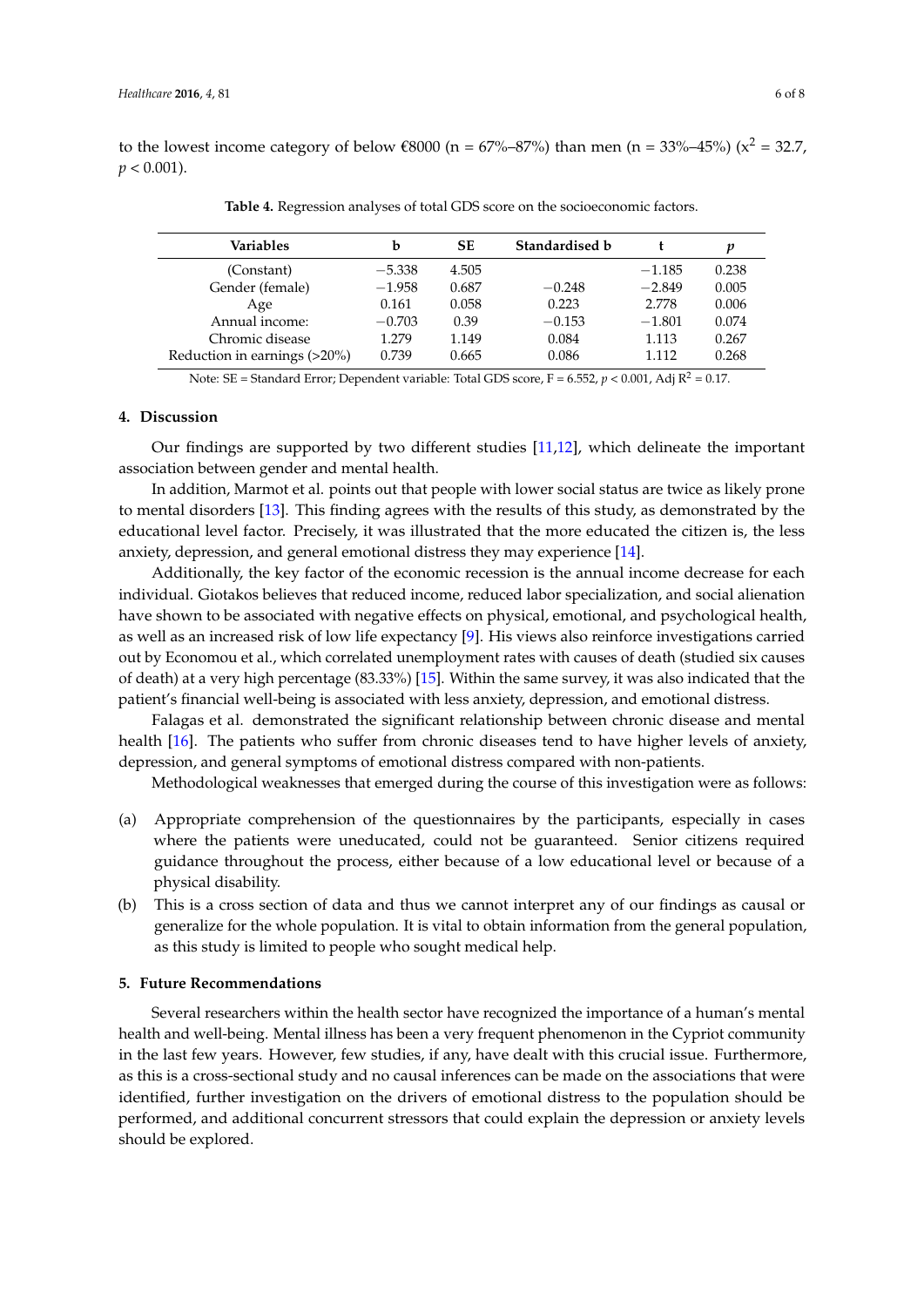### *5.1. Political Authority*

Each country's health sector is undoubtedly a foremost issue that needs exceptional attention. Politicians must address the whole situation with interest by setting future goals, hence dealing and solving problems that may arise. Unfortunately, the health system in Cyprus has many weaknesses, which come at the expense of the country's citizens. An important function of the state is the lack of political will. The state ought to set laws in order to better address such distressing situations by carrying out administrative procedures as soon as possible with the aim to better resolve arising issues.

# *5.2. Health Practitioners*

In an effort to fight mental illness, health professionals need to form a group that will be responsible for the prevention of mental disease and public information. They can also organize seminars to sensitize the Cypriot community and raise awareness of the severity of this situation. Furthermore, various stereotypes and prejudices regarding depression syndromes must be gradually eliminated from Cypriot society.

## **6. Conclusions**

The study shows that stress levels, depression, and emotional distress are increased in specific population groups. The main variables associated with the mental health of the participants are the presence of chronic disease, income, and level of education. There are also strong indications that reductions in earnings might be an additional stress factor.

**Author Contributions:** Eleni Jelastopulu conceived of the idea for the current study and collaborated with Georgios Charalambous in order to provide Georgios Stavrou with proper guidelines; Georgios Stavrou implemented the idea in order to fulfill the study's objectives. Precisely, Georgios Stavrou distributed the questionnaires at the Rural Health Centre Kofinou, and the statistical analysis of the data collection was carried out by Lefkios Paikousis; Georgios Stavrou wrote the paper.

**Conflicts of Interest:** The authors declare no conflict of interest.

### **References**

- <span id="page-6-0"></span>1. Michopoulos, I.; Kalkavoura, C.; Michalopoulou, P.; Fineti, K.; Kalemi, G.; Psara, M.L.; Gournelis, R.; Christodoulou, C.; Douzenis, A.; Patapis, P.; et al. Hospital Anxiety and Depression Scale at General Hospital (HADS): Validation in a Greek hospital sample. *Ann. Gen. Psychiatry* **2008**, *7*. (In Greek). [\[CrossRef\]](http://dx.doi.org/10.1186/1744-859X-7-4) [\[PubMed\]](http://www.ncbi.nlm.nih.gov/pubmed/18325093)
- <span id="page-6-1"></span>2. Fountoulakis, K.; Tsolaki, M.; Iacovides, A.; Yesavage, J.; O'Hara, R.; Kazis, A.; Ierodiakonou, C. The validation of the short form of the Geriatric Depression Scale (GDS) in Greece. *Aging Clin. Exp. Res.* **1999**, *11*, 367–372. [\[CrossRef\]](http://dx.doi.org/10.1007/BF03339814)
- <span id="page-6-2"></span>3. Ng, K.; Agius, M.; Zaman, R. The effects of economic crisis on mental health. *Eur. Psychiatry* **2011**, *26*, 663. [\[CrossRef\]](http://dx.doi.org/10.1016/S0924-9338(11)72369-0)
- <span id="page-6-3"></span>4. Mousoulos, S. *The Santums of the Economic Crisis in Cyprus*; Epiphaniou Publications: Nicosia, Italy, 2014. (In Greek)
- <span id="page-6-4"></span>5. Burchell, B. Social change and the experience of unemployment. In *The Effects of Labour Market Position,* Job Insecurity and Unemployment on Phychological Health; Gallie, D., Ed.; Oxford University Press: Oxford, UK, 1994.
- <span id="page-6-5"></span>6. Stuckler, D.; Basu, S.; Suhrcke, M.; Coutts, A.; McKee, M. The public health effect of economic crisis and alternative policy responses in Europe: An empirical analysis. *Lancet* **2009**, *374*, 315–323. [\[CrossRef\]](http://dx.doi.org/10.1016/S0140-6736(09)61124-7)
- <span id="page-6-6"></span>7. Paul, K.; Moser, K. Unemployment impairs mental health: Meta-analyses. *J. Vocat. Behav.* **2009**, *74*, 264–282. [\[CrossRef\]](http://dx.doi.org/10.1016/j.jvb.2009.01.001)
- <span id="page-6-7"></span>8. WHO. Impact of Financial Crisis on Health: A Truly Global Solution Is Needed. Available online: [http://www.who.int/mediacentre/news/statements/2009/financial\\_crisis\\_20090401/en/](http://www.who.int/mediacentre/news/statements/2009/financial_crisis_20090401/en/) (accessed on 24 January 2015).
- <span id="page-6-8"></span>9. Giotakos, O. Financial Crisis and Mental Health. *Eur. Psychiatry* **2010**, *21*, 195–204.